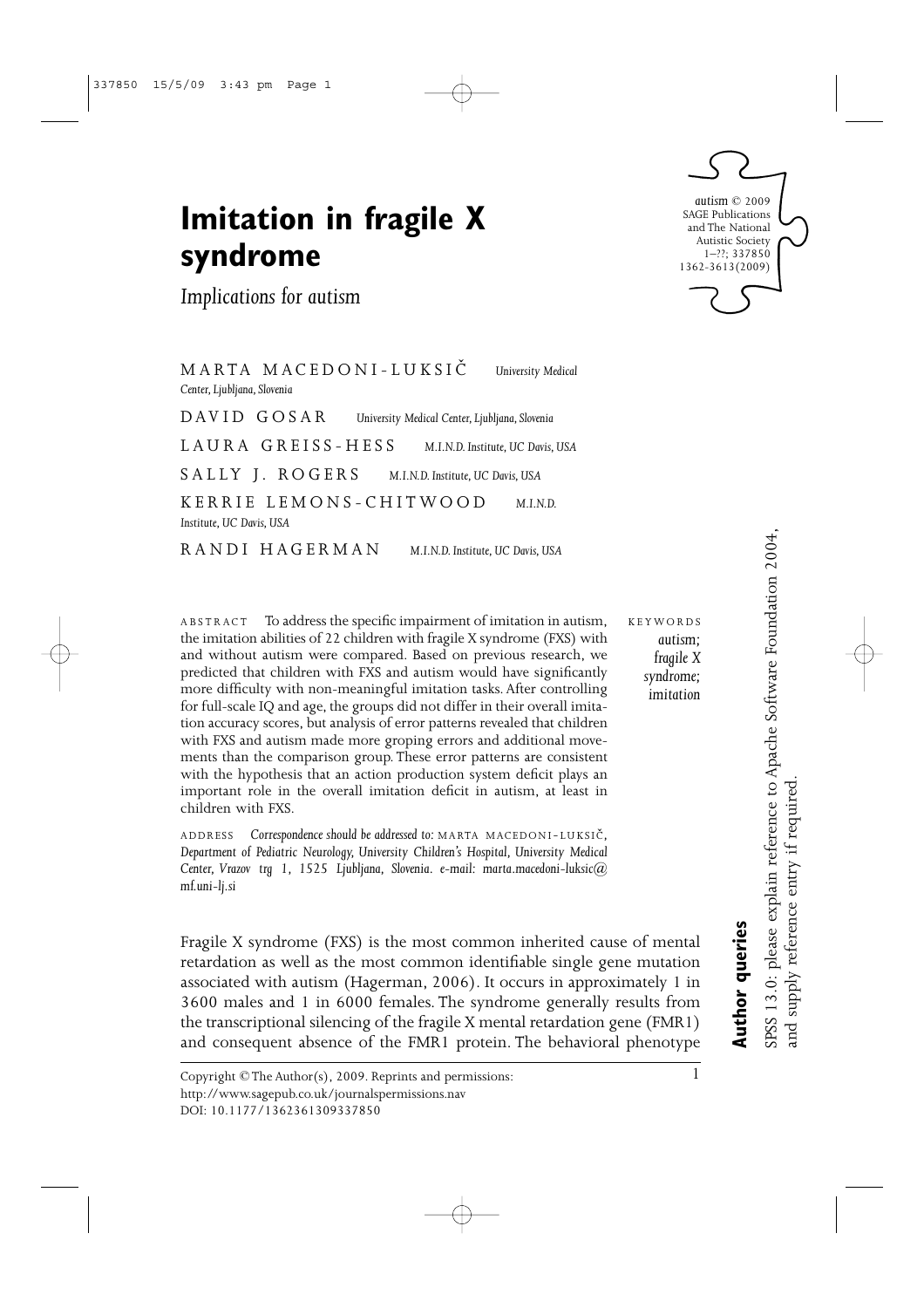includes cognitive and language problems, attention deficit and hyperactivity, social anxiety, avoidance of eye contact, hand stereotypies and autism, which is more prevalent than in the general population.The prevalence rate of autism in individuals with the syndrome is estimated to be 25–35 percent, making this singular genetic syndrome a good model for the study of possible causal mechanisms of autistic development. One way of studying the proposed overlapping behavioral, neural and genetic mechanisms in FXS and autism (Belmonte and Bourgeron, 2006) is to identify common behavioral phenotypes and their underlying molecular and cognitive predictors (Loesch et al., 2007; Nowicki et al., 2007).

From the late 1980s onward, autism has been conceptualized mainly as a disorder involving social impairment. The proposal that difficulties in imitating others could be a significant contributor to the social deficits in autism was put forward even before that period (DeMyer et al., 1972), but systematically for the first time in a paper by Rogers and Pennington (1991). Since the ability to imitate is present from the neonatal period onwards (Meltzoff and Moore, 1977), it can be seen as one of the earliest signs of emerging social relationships and communication. It influences the development of intersubjective relatedness, self–other representations, language and communication, and the theory of mind (Decety and Chaminade, 2003; Meltzoff, 2002; Rogers, 2006; Williams et al., 2004).

Over the past 20 years, considerable evidence for imitation deficits in individuals with autism of all ages has emerged.These deficits are seen across a range of tasks including gestural imitation, facial imitation, and imitation of actions performed with objects (Rogers and Bennetto, 2000; Rogers et al., 1996;Williams et al., 2004). However, it seems that children with autism have more difficulties with meaningless gestures than with familiar, meaningful actions or actions with objects (Rogers et al., 1996).This may suggest that a perceptual-motor impairment, rather than a cognitive weakness of symbolic representation, causes imitation problems in autism.

Recently Vanvuchelen et al. (2007a) showed that perceptual-motor components may have a key role in imitation difficulties in autism. They compared the performance of groups of boys with mental retardation, lowfunctioning autism, high-functioning autism and typically developing boys on an imitation test (meaningful and non-meaningful gestures) and standardized general motor tests. The authors found that all boys with autism had more difficulties imitating non-meaningful compared to meaningful gestures. In addition to impaired imitation abilities they also noticed poorer general motor performance in boys with autism compared to the other groups included in the study.

In their following study Vanvuchelen et al. (2007b) investigated the underlying mechanisms of imitation problems in boys with autism by using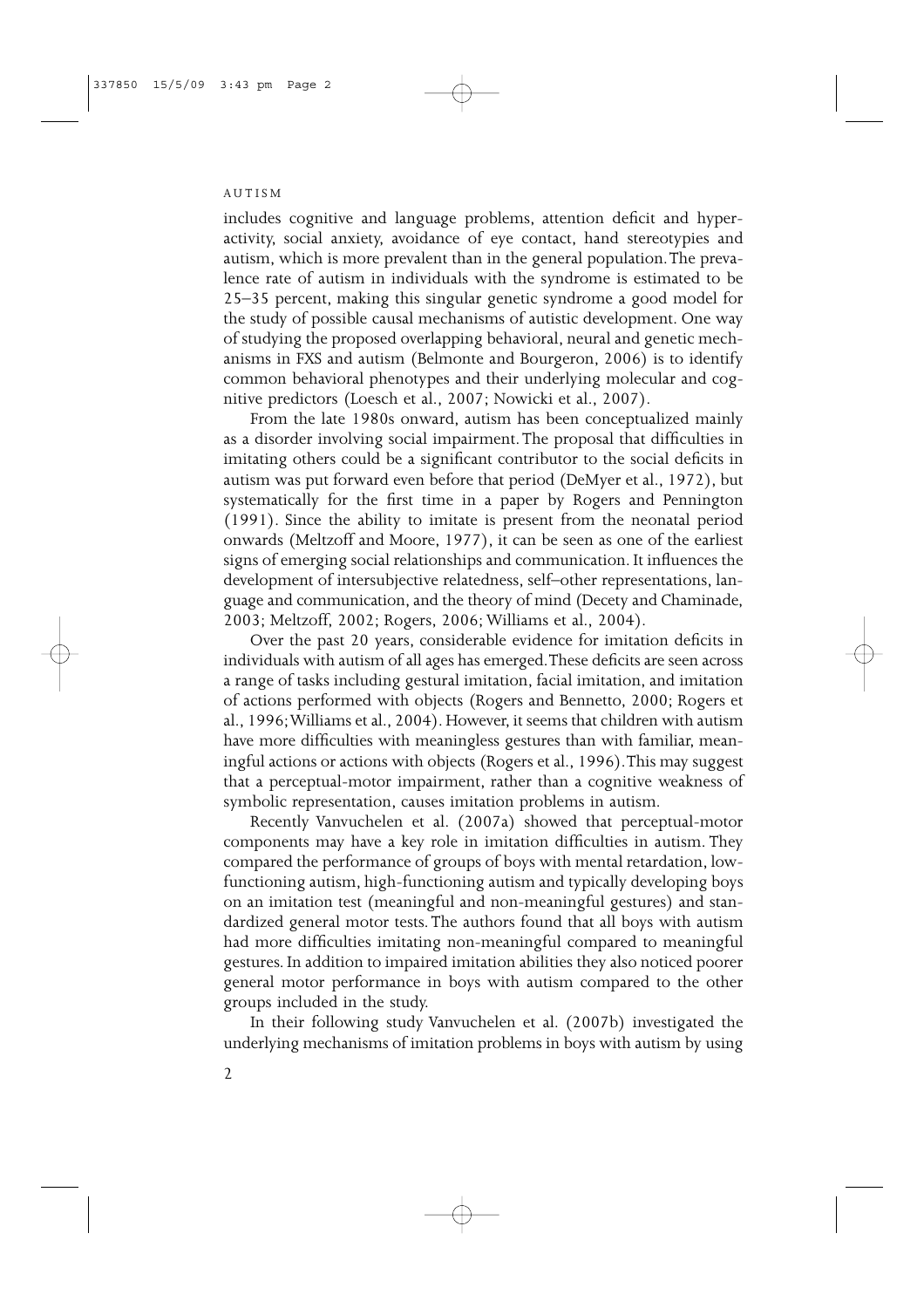a scoring system based on four different error types: content, spatial, temporal and behavioral errors.They considered spatial and temporal errors as being typical of problems in the action production system and content errors as being typical of difficulties in the action conceptual system (Rogers, 1999; Rothi et al., 1997).The results revealed that, in groups with autism, imitation required far more effort (more attempts) and was less precise (spatial errors) than in comparison groups of children with learning disabilities and typically developing children, thus supporting the assumption that the underlying mechanisms are linked to a greater extent to the action production system.

Imitation abilities in children with FXS have been previously investigated in a study by Rogers et al. (2003).They compared the imitation performance of toddlers with autism and toddlers with other developmental disorders including FXS. Because of the small proportion of toddlers with autism in the group of toddlers with FXS, the comparison between the two subgroups of FXS children with and without autism was informative only in an exploratory context.The results of the study showed that children with FXS and autism performed similarly to the idiopathic autism group on imitation tasks, while the performance of children with FXS without autism more closely resembled the performance of the group with other developmental disorders.

In the present study we used the model of FXS to investigate more systematically the possible underlying mechanisms of imitation difficulties in autism. Considering that children with FXS with and without autism have many problems in different domains relating to the genetic disorder, we aimed to find out if these two groups differed in their imitation of nonmeaningful gestures. By using an Imitation Battery that assessed both the accuracy of imitation and the error types committed, we wanted to look at imitation difficulties stemming from the action conceptual and action production systems separately. Finally, we also investigated the action production system in terms of perceptual-motor abilities using the Developmental Test of Visual-Motor Integration.

# **Methods**

## **Participants**

Twenty-eight children with FXS, aged 5 to 14 years, participated in the study. All children had clinical evaluation including a neurological examination. They did not have any visual, hearing or severe motor impairment that could contribute to their imitation abilities. All but one were right handed. The diagnosis of FXS was based on molecular genetic testing.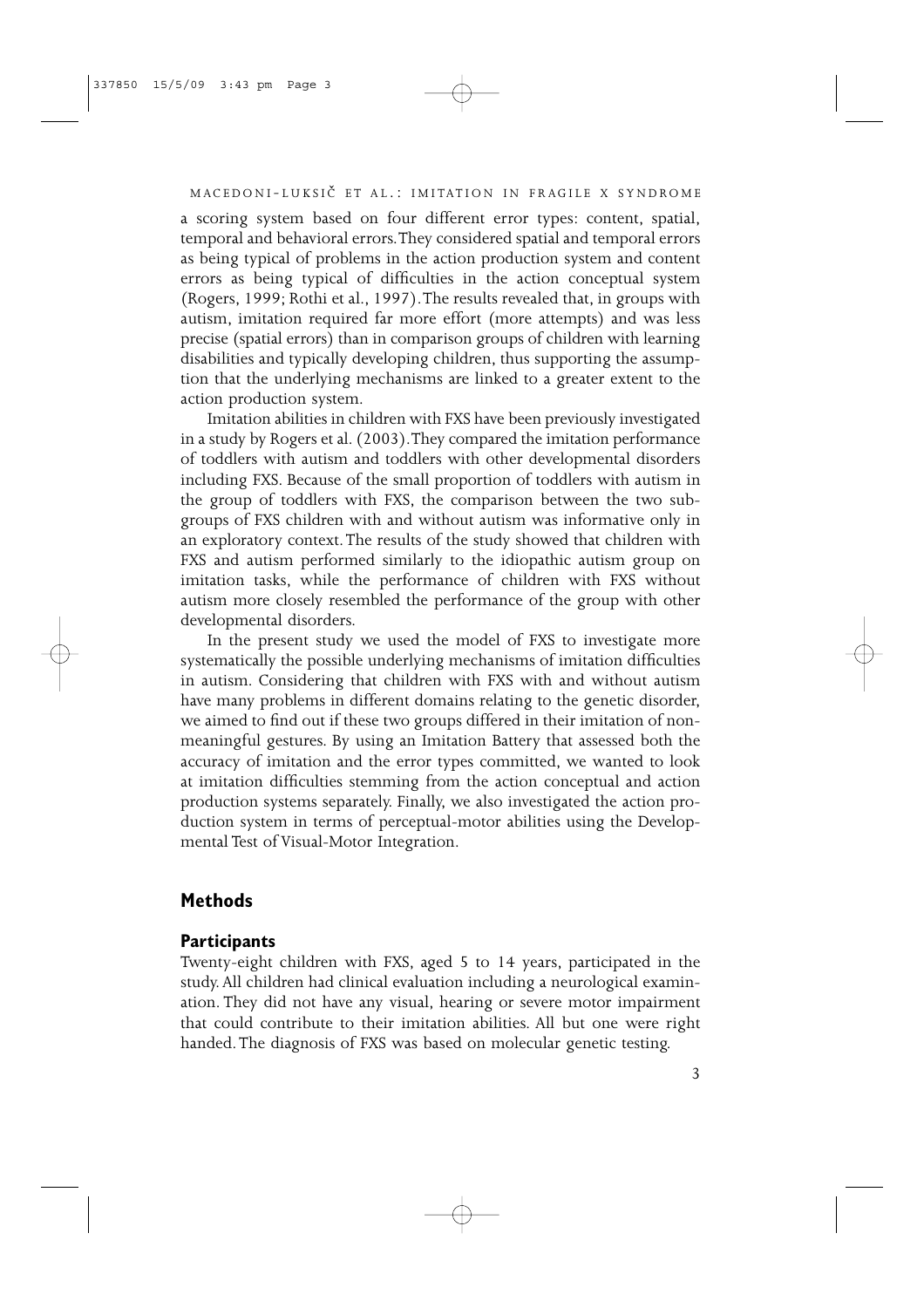The included children were divided into two groups.The first group (FXS + autism) consisted of 17 children who met criteria for autism or ASD on at least two out of the three following diagnostic systems: DSM-IV,ADOS and ADI–R.The comparison group (FXS) consisted of 11 children without autism or ASD as obtained by the previously mentioned criteria. The full-scale IQ standard scores were obtained from the WISC–R or the Wechsler Abbreviated Intelligence Scale and the Kauffman Assessment Battery for Children mental processing composite and the Vineland Scales of Adaptive Behavior adaptive behavior composite (two children). If the score on the Vineland composite was lower than 40, then this score was used for analyzing the full-scale IQ.

To control intervening variables we then paired each child in the FXS group with one in the FXS + autism group matched for full-scale IQ and age.Therefore each final study group had 11 participants (Table 1). Children included in the final study groups were all assessed based on DSM-IV criteria and had all completed the ADOS. ADI–R assessment was done in seven children in the FXS + autism group and four children in the FXS group. In the FXS + autism group, all children met DSM-IV diagnostic criteria. On the ADOS three children reached cutoff criteria for ASD and eight others for autism, while on the ADI–R six out of seven children scored above the diagnostic threshold. The  $FXS +$  autism group consisted of eight boys and three girls. All children in the FXS comparison group scored below the diagnostic threshold for ASD on the ADOS. Among them one child met DSM-IV criteria and two others scored above the cutoff criteria on the ADI–R. The FXS group included one girl and 10 boys.

## **Measures**

**Symptoms of autism** The Autism Diagnostic Interview–Revised (ADI–R: Lord et al., 1994) is a structured, semi-standardized parent interview developed to assess the presence and severity of symptoms of autism in the three main domains involved in autism: social relatedness, communication, and repetitive, restrictive behaviors.The child is classified as having autism if he or she meets the cutoff criteria in all three areas.

The Autism Diagnostic Observation Schedule (ADOS: Lord et al., 1999) is a semi-structured standardized observation method using developmentally appropriate social and toy-based interactions to elicit symptoms of autism in four areas: social interaction, communication, play, and repetitive behaviors. The ADOS diagnostic algorithm allows for the classification of children as having autism or ASD based on selected items on the communication and social subscales.The ADOS is intended to be one source of information used in making a diagnosis of autism/ASD, but is not sufficient to establish a diagnosis on its own.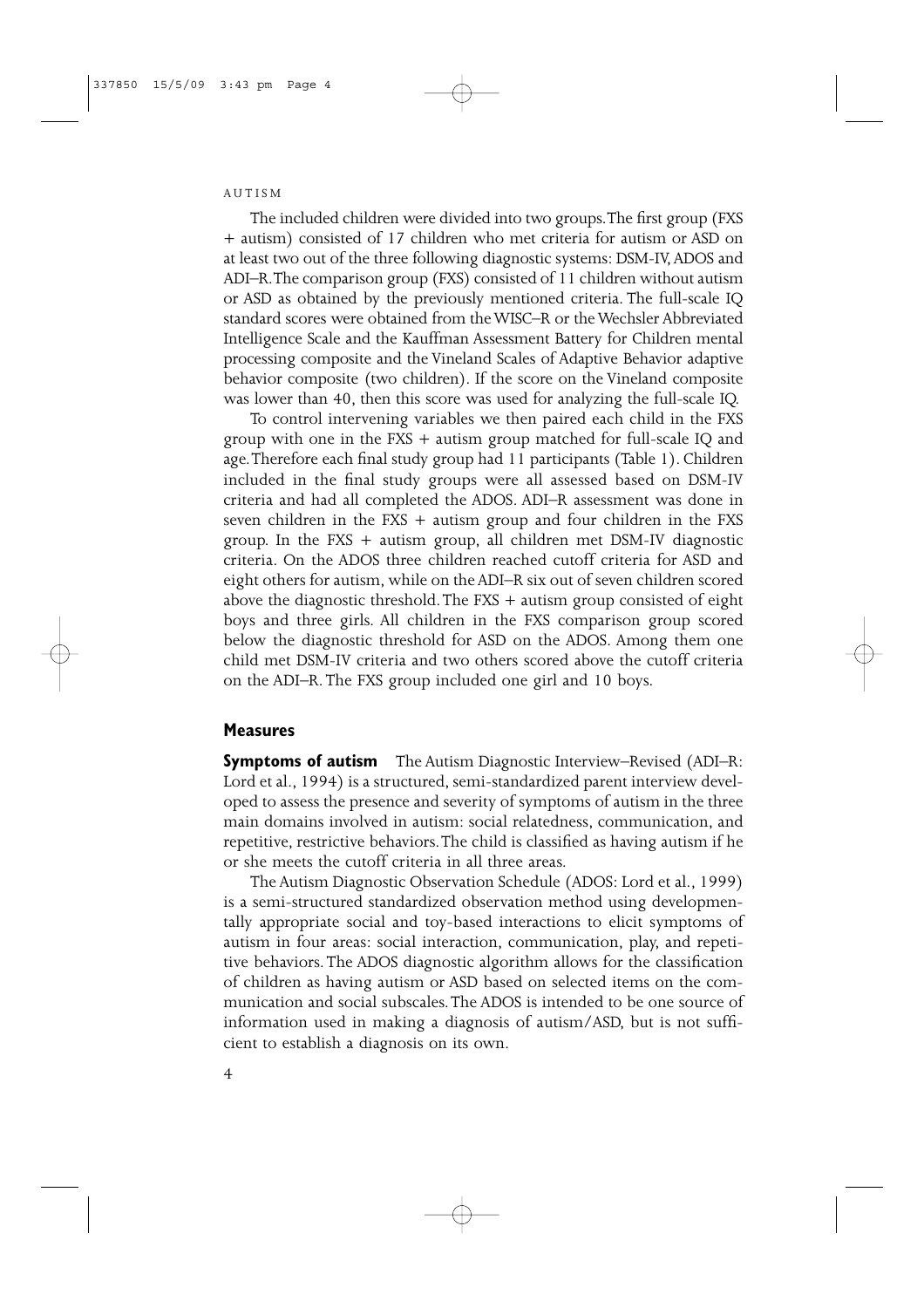**Visual-motor assessment** The Developmental Test of Visual-Motor Integration (VMI: Beery, 1997) was performed.The copy test measures motor and perceptual skill integration. The visual perceptual supplemental test measures perceptual skills without a motor component. During the supplemental test the child is asked to match shapes from increasingly complex sets by pointing to the correct response. The motor coordination supplemental test measures precise motor coordination within a targeted area. The child is asked to draw within a predefined area by connecting dots of increasingly complex shapes.

**Imitation Battery** Four kinds of meaningless tasks were performed: single face, single hand, complex hand and movement sequences (Rogers et al., 2005). Two types of code were used to score performance: the accuracy code and the error code.The accuracy code was used for those aspects that were different for each class of movement:

- The single face movements consisted of eight tasks: bilateral lip retraction, upper teeth on lower lip, raised eyebrows, puckered lips, tongue protrusion on side, tongue swipes lip, wrinkle nose and wink eye. Each item was scored according to two aspects, e.g. for bilateral lip retraction (lip retracted and teeth exposed), a correct imitation for each of the two aspects scored 1, while an incorrect imitation scored 0, giving a total score range of 0–16.
- The single hand movements consisted of six tasks according to ASL: E, K, A, F, X and 'I love you'. Each item was scored according to finger position and orientation as 1 or 0. Total scores ranged from 0 to 12.
- 3 Items on the complex hand movement were performed with both hands and consisted of five tasks: pinkies, thumbs touching, knuckles out; interlocking fingers; thumb triangle pointing up; inverted index and pinky; palms up, thumbs touching and pointing out. Each item was scored 1 or 0 according to the hand position, finger position and orientation, with a total score range of 0–15.
- 4 The movement sequences consisted of six tasks: hand on lap; arm across chest; hand from shoulder to front; hand slaps arm; arm flexes at elbow; hand moves across forehead. Each item was scored according to the start position, plane of movement, posture change, and end position. Correct start and end imitation positions scored 2, partially correct 1 and inaccurate 0. For movement and posture change there were two possibilities, 1 or 0. The scores ranged from 0 to 36.

A total imitation scale was defined as the sum of all items included in the single face, single hand, complex hand and movement sequences imitation scales.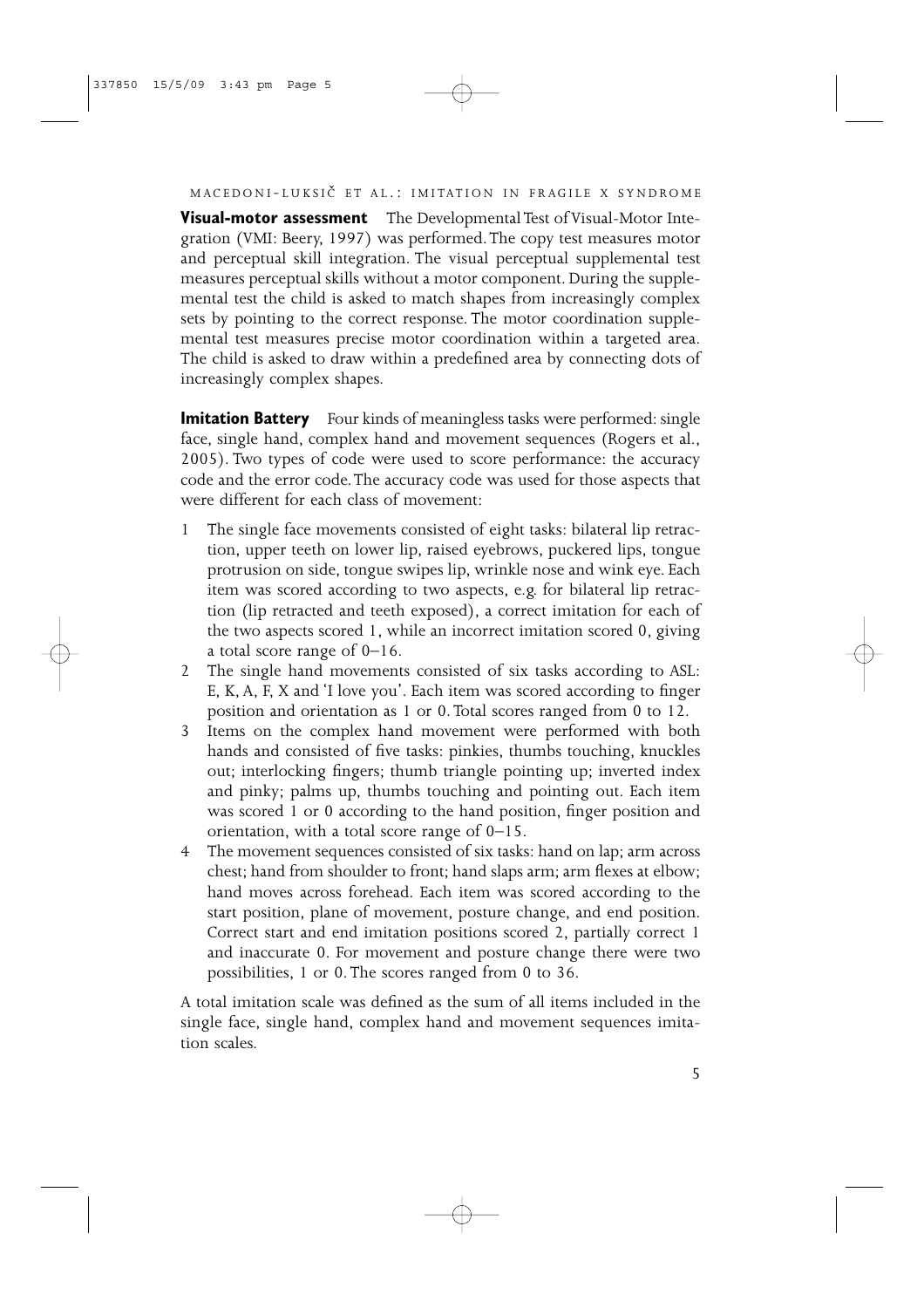The following errors were coded if present: groping for additional movements that helped to improve the imitation; extraneous movement for additional movement that added to the target, e.g. overflow movements; bilateral error for movements produced by two hands instead of one; and mirror errors for performing the act as if looking into a mirror. The total number of errors per class of movement was included in the analysis.

The tasks were performed in one session lasting 15 to 30 minutes. During the imitation tasks the child sat in front of the person modeling the task. After the task was modeled, the child was asked to imitate the task as accurately as possible. The performance was recorded and later coded. Any item that could not be scored due to lighting or an inappropriate camera angle was marked as 'not scored'. All scores were initially obtained by one rater who was partially blind to group membership; so another rater, blind to group membership, scored five subjects (23%) to obtain reliability. Inter-rater reliability was calculated using interclass correlation coefficient. It ranged from 0.88 to 0.99 for the imitation score as a whole and all four imitation subtests, and from 0.80 to 0.92 for errors.

## **Statistical analysis**

Before we conducted statistical analyses, missing data for imitation test items were substituted using the median values of the appropriate group for that test item. The missing values resulted from items not being scored due to technical difficulties (camera angle, poor lighting). Missing values were present in seven children in the FXS group and three children in the FXS + autism group. Only one child in the FXS group had data lacking for more than two out of 25 items; the remaining children had missing data on either one or two test items. The missing data were distributed unevenly between both groups. In the  $FXS + \text{autism group}$ , missing values constituted 1.5 percent of the group's data; while in the FXS group, missing values represented 6.8 percent of the group's data, a difference that was significant ( $\chi^2$  = 7.47,  $p$  = 0.006). In order to ensure that substitution of missing values did not distort the results, we conducted the statistical analyses with and without data substitution using the SPSS 13.0 statistical software package (Apache Software Foundation, 2004).

The Imitation Battery (Rogers et al., 2005) is a new instrument; hence we first analyzed the reliability of the scales used. Cronbach  $\alpha$  coefficients were used to assess the internal consistency of the items included in the single face, single hand, complex hand and movement sequences scales as well as the total imitation scale.

Group differences in age, IQ and VMI scores were then analyzed using one-way analysis of variance (ANOVA). Afterwards, two multiple analyses of covariance (MANCOVAs) were used to compare both groups on the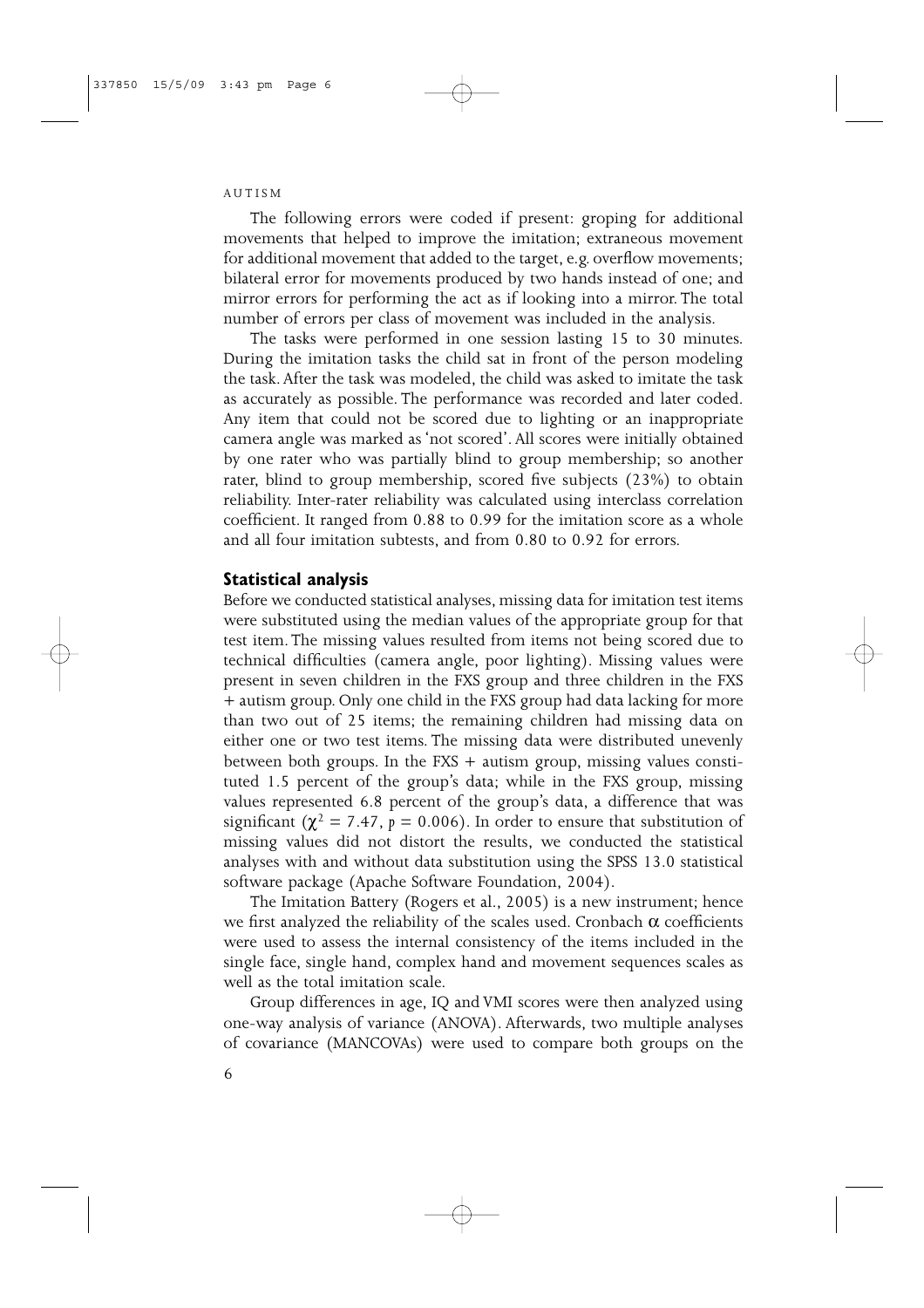imitation scales. One MANCOVA was used to look at imitation accuracy scores, another to examine potential differences on imitation error scores. Age and full-scale IQ were included in the analyses as covariates. The MANCOVAs were followed up by ANOVAs looking at the effect of group membership on individual imitation accuracy and imitation error scales. Effect sizes were estimated using partial  $\eta^2$ . According to the recommendations of Kirk (1996),  $\eta^2$  effect sizes around 0.01 were considered small, those around 0.06 medium and those around 0.14 large. We tested only for first-order effects due to the restricted sample size. Using Pearson partial correlation coefficients, we also attempted to evaluate the associated visuomotor skills and various imitation scales after controlling for age and fullscale IQ. MACEDONI-LUKSIČ ET AL.: IMITATION IN FRAGILE X SYNDROME

# **Results**

The distribution of scores on the independent variables was normal (Kolmogorov–Smirnov test *p*-values between 0.239 and 0.980), with the exception of verbal IQ (Kolmogorov–Smirnov *Z* = 1.40, *p* < 0.04). As verbal IQ scores were positively skewed (Sk =  $1.216$ , SESk =  $0.512$ ), further analysis of group differences on verbal IQ was done using the nonparametric Mann–Whitney *U*-test.

## **Age and intelligence**

The groups did not differ significantly in terms of age, performance IQ and full-scale IQ (Table 1). The groups were also matched in terms of verbal IQ (Mann–Whitney *U* = 36.0, *p* = 0.28).The average verbal IQ in the FXS + autism group was 51.5 (SD = 8.1, range =  $40-64$ ) and 58.6 (SD = 14.7, range  $= 46-86$ ) in the FXS group.

|                                      | $FXS +$ <i>autism</i> |            | <b>FXS</b>    |            | F    | Þ    | $\eta^2$ |
|--------------------------------------|-----------------------|------------|---------------|------------|------|------|----------|
|                                      | Mean (SD)             | Range      | Mean (SD)     | Range      |      |      |          |
| Chronological age                    | 9.8(2.6)              | $5 - 13$   | 10.0(2.7)     | $6 - 14$   | 0.03 | 0.87 | 0.001    |
| Full-scale IO                        | 52.7 (16.7)           | $40 - 96$  | 56.5 (12.7)   | $42 - 80$  | 0.35 | 0.56 | 0.017    |
| Performance IO                       | 53.5(9.7)             | $46 - 77$  | 58.7 (11.0)   | $46 - 75$  | 1.25 | 0.28 | 0.065    |
| <b>VMI</b> total score               | 58.4 (14.4)           | $45 - 88$  | 60.5(9.1)     | $45 - 76$  | 0.14 | 0.71 | 0.008    |
| <b>VMI</b> visual<br>perceptual test | 63.0(20.6)            | $45 - 109$ | 66.1 $(14.3)$ | $54 - 102$ | 0.14 | 0.71 | 0.009    |
| VMI motor<br>coordination test       | 52.3 (13.6)           | $45 - 86$  | 56.8 (10.6)   | $42 - 82$  | 0.65 | 0.43 | 0.037    |

#### *Table 1* **Participant characteristics**

7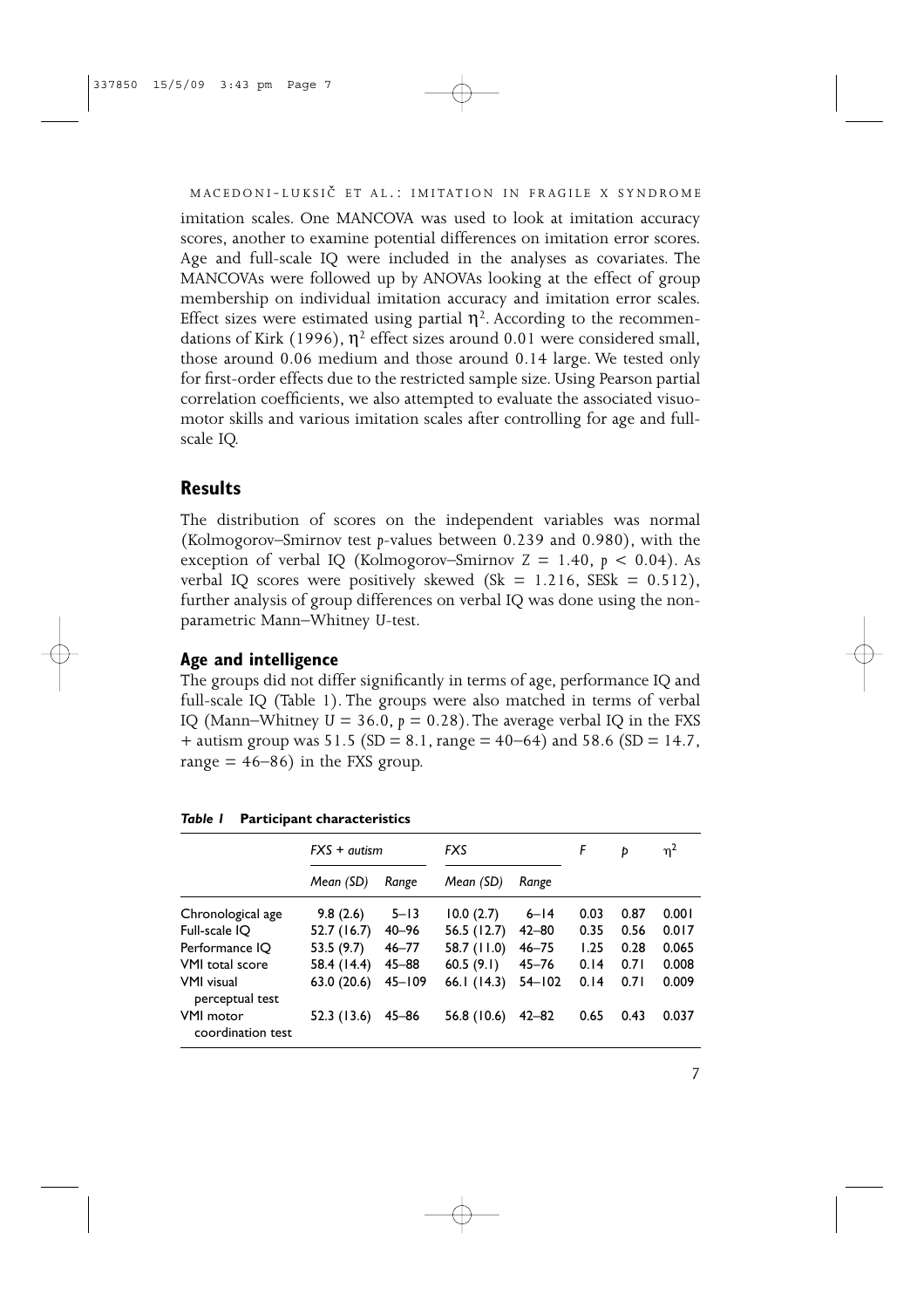## **Imitation: reliability analyses**

The reliability of single face, single hand, complex hand and movement sequences imitation scales, as assessed by internal consistency, was found to be satisfactory. Internal consistency  $\alpha$  coefficients ranged from 0.62 for the complex hand scale to 0.77 for the single face scale. The  $\alpha$  coefficient for the total imitation scale also indicated adequate reliability ( $\alpha = 0.83$ ).

## **Imitation: group differences**

A MANCOVA was conducted to investigate differences between the two groups on imitation accuracy scales. Levene's tests indicated the error variances of the dependent variables to be equal between the groups, *p* ranging from 0.06 to 0.89. MANCOVA results did not show a significant main effect of group membership (Wilks's  $Λ = 0.79$ ,  $F(4, 15) = 1.02$ ,  $p < 0.431$ ,  $η<sup>2</sup>$  $= 0.213$ ), age (Wilks's  $\Lambda = 0.80$ ,  $F(4, 15) = 0.96$ ,  $p < 0.457$ ,  $\eta^2 = 0.204$ ), or full-scale IQ (Wilks's  $\Lambda = 0.73$ ,  $F(4, 15) = 1.42$ ,  $p < 0.276$ ,  $\eta^2 = 0.274$ ). Repeating the analysis using list-wise deletion of cases with missing values did not change the results significantly. Neither group membership (Wilks's  $\Lambda = 0.45$ ,  $F(4, 5) = 1.53$ ,  $p < 0.321$ ,  $\eta^2 = 0.551$ ), nor age (Wilks's  $\Lambda =$ 0.51,  $F(4, 5) = 1.20$ ,  $p < 0.414$ ,  $\eta^2 = 0.489$ ), nor IQ (Wilks's  $\Lambda = 0.37$ ,  $F(4, 5) = 2.12$ ,  $p < 0.215$ ,  $\eta^2 = 0.629$ ) had a significant effect.

A second MANCOVA was conducted to examine group differences on the imitation error scales. The results showed a significant multivariate effect of group membership on imitation error scores (Wilks's  $\Lambda = 0.45$ , *F*(5, 12) = 2.99, *p* < 0.056,  $\eta^2$  = 0.555). Neither age (Wilks's  $\Lambda$  = 0.55, *F*(5, 12) = 1.99, *p* < 0.153,  $\eta^2$  = 0.453) nor full-scale IQ (Wilks's  $\Lambda$  = 0.67,  $F(5, 12) = 1.21$ ,  $p < 0.363$ ,  $\eta^2 = 0.335$ ) had a significant effect on imitation error scores. As was the case on the imitation accuracy scales, Levene's test showed no differences in error variance between groups on imitation error scales, *p* ranging from 0.29 to 0.93.

As seen in Table 2, univariate analysis revealed no group differences in imitation accuracy scores. There were however significant and large group differences in the number of two error types. Children in the  $FXS + \text{autism}$ group committed more groping and extraneous movement errors.

## **Imitation: visuomotor abilities**

After statistically controlling for age and full-scale IQ, the single hand imitation scores correlated significantly with the results obtained by the copy test ( $r = 0.642$ , d.f. = 14,  $p < 0.007$ ) and visual perceptual subtest  $(r = 0.507, d.f. = 14, p < 0.045)$ . Children with lower motor scale scores tended to commit more groping errors  $(r = -0.467, d.f. = 14, p < 0.079)$ , more extraneous movement ( $r = -0.451$ , d.f. = 14,  $p < 0.092$ ) and more mirroring errors (*r* = –0.533, d.f. = 14, *p* < 0.041).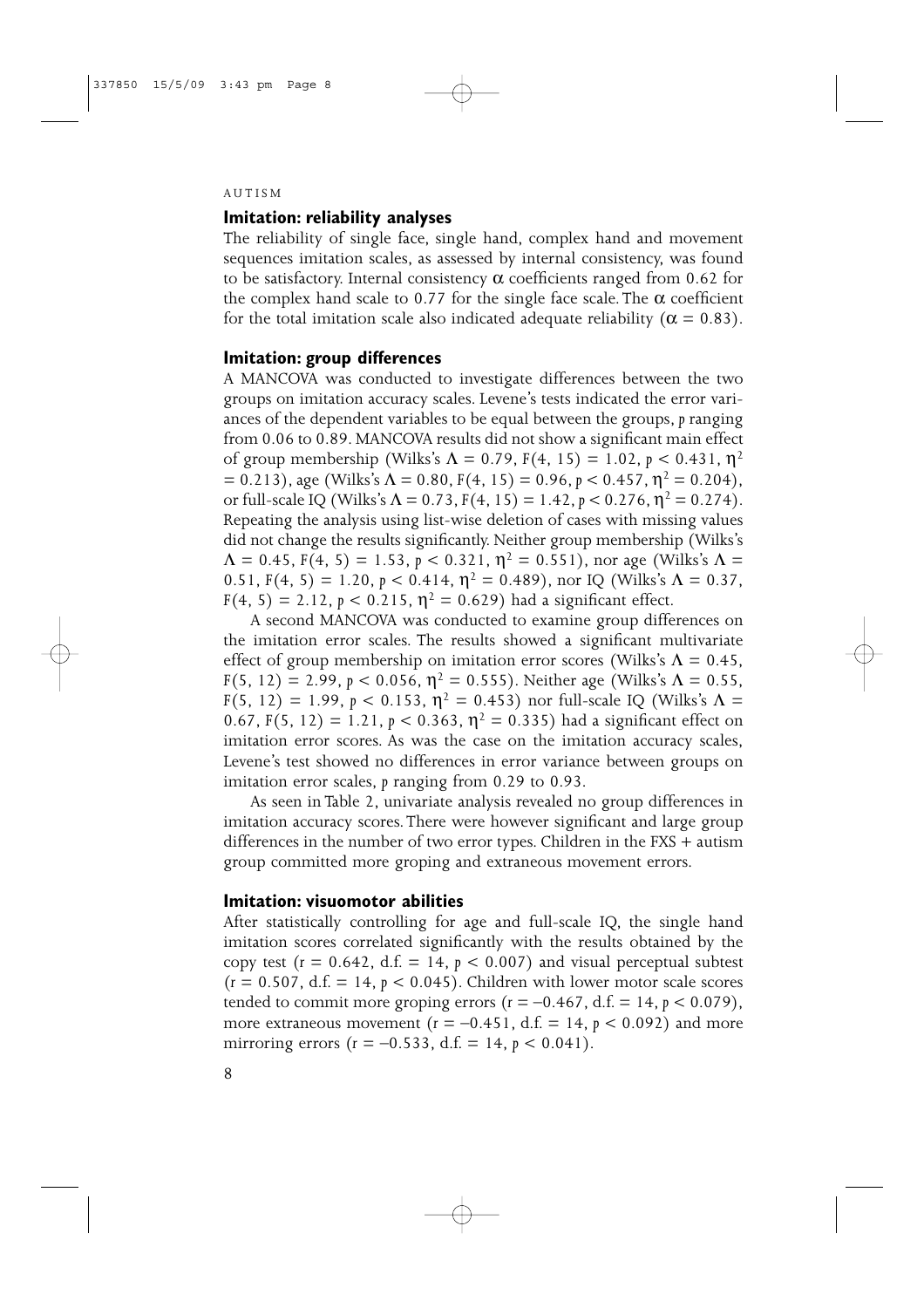|                          | $FXS + autism$ | <b>FXS</b>    | df. I | df. 2 | F     | Þ     | $\eta^2$ |
|--------------------------|----------------|---------------|-------|-------|-------|-------|----------|
|                          | Mean (SD)      | Mean (SD)     |       |       |       |       |          |
| Single face              | 6.82(3.37)     | 9.09(3.59)    | I     | 18    | 1.65  | 0.216 | 0.084    |
| Single hand              | 5.18(2.52)     | 6.36(2.50)    | I     | 18    | 0.67  | 0.424 | 0.036    |
| Complex hand             | 4.55 (1.97)    | 6.45(3.01)    | L     | 18    | 3.24  | 0.089 | 0.153    |
| Movement<br>sequences    | 13.45 (5.80)   | 16.18(6.39)   | L     | 18    | 0.70  | 0.416 | 0.037    |
| Total imitation<br>scale | 30.00 (10.28)  | 38.09 (12.14) | I     | 18    | 2.06  | 0.169 | 0.102    |
| Groping                  | 12.30(2.83)    | 7.30(2.63)    | L     | 18    | 19.16 | 0.001 | 0.545    |
| Extraneous<br>movement   | 17.30 (6.68)   | 10.20(5.81)   | I     | 18    | 5.53  | 0.032 | 0.257    |
| Repetition               | 2.00(1.76)     | 0.80(1.03)    | I     | 18    | 2.29  | 0.150 | 0.125    |
| Mirrors                  | 5.60(4.43)     | 5.70(4.81)    | L     | 18    | 0.01  | 0.955 | 0.000    |
| Bilateral error          | 1.80(2.74)     | 1.10(1.29)    | I     | 18    | 0.27  | 0.613 | 0.016    |

*Table 2* **ANOVA results for differences between the FXS and FXS + autism groups on imitation scales**

# **Discussion**

By assessing imitation abilities in children with FXS, we used this singular genetic disorder as a model to understand the relationship between imitation and autism.The Imitation Battery included in our study enabled us to separately assess the accuracy of imitation and errors committed. Using MANCOVA, no differences were found in the accuracy of imitation between the two groups. However, significantly more groping errors and additional movements were found in the children with both FXS and autism.

In a previous study Rogers et al. (2003) examined the imitation abilities of toddlers with FXS with and without autism. Both imitation measures (manual imitation, oral-facial imitation and imitation of actions on objects) and tests of motor performance were included in order to examine the possible underlying mechanisms of imitation abilities. Compared to children with developmental delay (including those with FXS without autism), children with autism (including those with FXS) performed more poorly on two out of three imitation subscales. However, no significant group differences were found in fine motor functioning, gross motor functioning and praxis using non-standardized motor and praxis tests.The authors concluded that the study did not yield evidence supporting an autism-specific deficit in motor coordination or a generalized motor planning or motor execution deficit.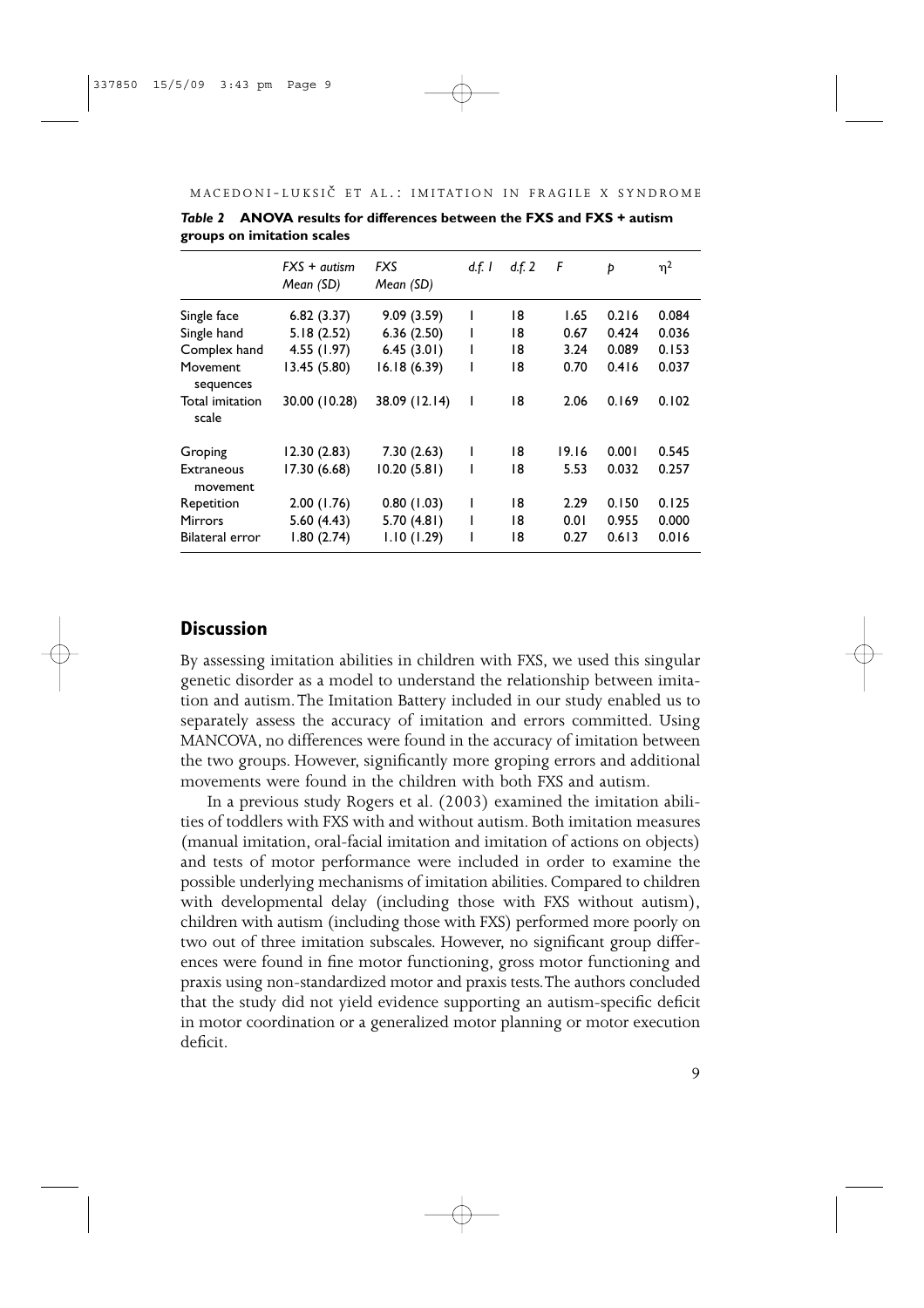In contrast, several other studies have reported a greater prevalence of motor deficits in children with ASD compared to children with developmental delay or typically developing children.These deficits included clumsiness, motor non-coordination, disturbances in reach-to-grasp movement, deficits in gross and fine motor movement and impaired postural control (Ming et al., 2007; see Rogers, 1999 for review).

Studies assessing both imitation and motor abilities are however rare. In one such study Vanvuchelen et al. (2007a) showed that boys with lowfunctioning autism as well as those with high-functioning autism performed significantly worse than boys with mental retardation or typically developing children on standardized motor tests as well as imitation tasks requiring the imitation of non-meaningful gestures. In contrast, only boys with low-functioning autism performed worse in imitation of meaningful gestures. The fact that children with autism have more difficulties with non-meaningful gestures compared to familiar, meaningful actions or actions with objects has previously also been demonstrated by other studies (Rogers et al., 1996). This line of evidence implicates a perceptual-motor impairment, rather than a cognitive weakness of symbolic representation, as a cause of imitation problems in autism.

Our findings that children with lower scores on the motor coordination supplemental test of the VMI test tended to commit more groping errors, more extraneous movement and more mirroring errors suggest a relationship between these kinds of errors and fine motor difficulties.The finding that single hand imitation scores correlated significantly with the results obtained by the copy test and visual perceptual subtest also implicate a perceptual-motor aspect of imitation difficulties.

When one is studying the motor mechanism involved in the imitation deficits in autism, a neuropsychological approach, which distinguishes between an action production system and an action conceptual system, can be useful (Rothi et al., 1997). In contrast to the majority of previous studies on imitation, our Imitation Battery included both accuracy and error codes, allowing us to examine these two different systems separately. Our finding that both groups of children differed not in the accuracy of imitation, but rather in the number of errors committed, supports the results of Vanvuchelen et al. (2007b) who showed that children with autism needed more attempts to imitate, made more synkinesias (spatial errors) and displayed a greater amplitude in their gestures compared to control groups. The 'need for more attempts' in the study by Vanvuchelen et al. was similar to our concept of 'groping' errors, while spatial errors ('amplitude error') represented an error type comparable to our own 'extraneous movements' errors. As spatial errors and a 'need for more attempts' are due to difficulties in planning and executing responses, our results support the assumption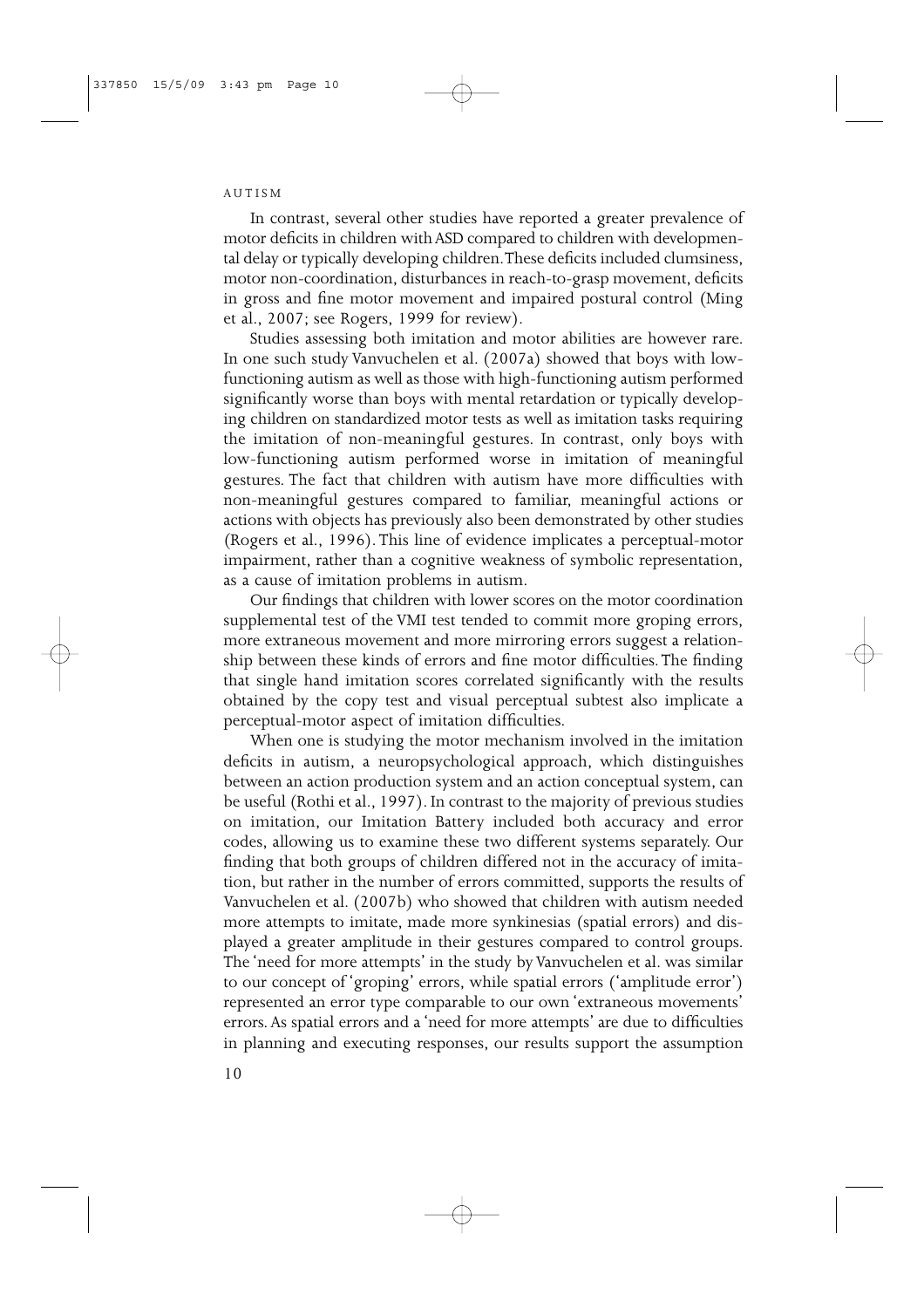that the underlying mechanism in the overall imitation deficit in autism is to a greater extent linked to an impairment of the action production system rather than the action conceptual system. MACEDONI-LUKSIČ ET AL.: IMITATION IN FRAGILE X SYNDROME

The groping errors and additional movements, reflecting impairment in the action production system, might also point toward greater problems with balance, precise motor coordination and timing. Coordinated and well timed movements require the normal operation of a number of different brain structures, including the basal ganglia and cerebellum, which have been proposed to play a vital role in motor timing and error prediction (Dreher and Grafman, 2002). Neuroanatomic studies, magnetic resonance imaging and magnetic resonance spectroscopy studies have shown the cerebellum to be impaired in individuals with autism (Bauman and Kemper, 2005; Hardan et al., 2001; Otsuka et al., 1999). Since the cerebellum is also impaired in FXS (Gothelf et al., 2008; Huber, 2006; Kaufmann et al., 2003), children with FXS and autism may experience an additive effect of cerebellar pathology.

The conclusions of our study must be tempered by its limitations. One of the main drawbacks of the study was the small sample size of the groups which was due to the specific target group. In addition, using a standardized motor test to assess fine and gross motor abilities in combination with an Imitation Battery would have provided clearer evidence of a relationship between imitation and motor skills in children with FXS with or without autism. A replication of the study with the inclusion of standardized motor tests would therefore be very helpful.

# **Conclusions**

The fact that autism is much more prevalent in FXS compared to the general population makes this singular genetic syndrome a good model for studying possible causal mechanisms of autistic development. One of the first steps that can clarify the complex relationship between FXS and autism is to identify possible overlapping behavioral phenotypes. The present study is the first to systematically address imitation abilities in FXS, taking into account its comorbidity with autism.The results indicate that children with FXS and autism experience greater impairment in the action production aspect of imitation than those with FXS alone. Our findings also indicate an important role of the action production system in the overall imitation deficit in autism, at least in children with FXS.

# **Acknowledgements**

This work was supported by the National Institutes of Child Health and Development grants HD036071 and HD02274.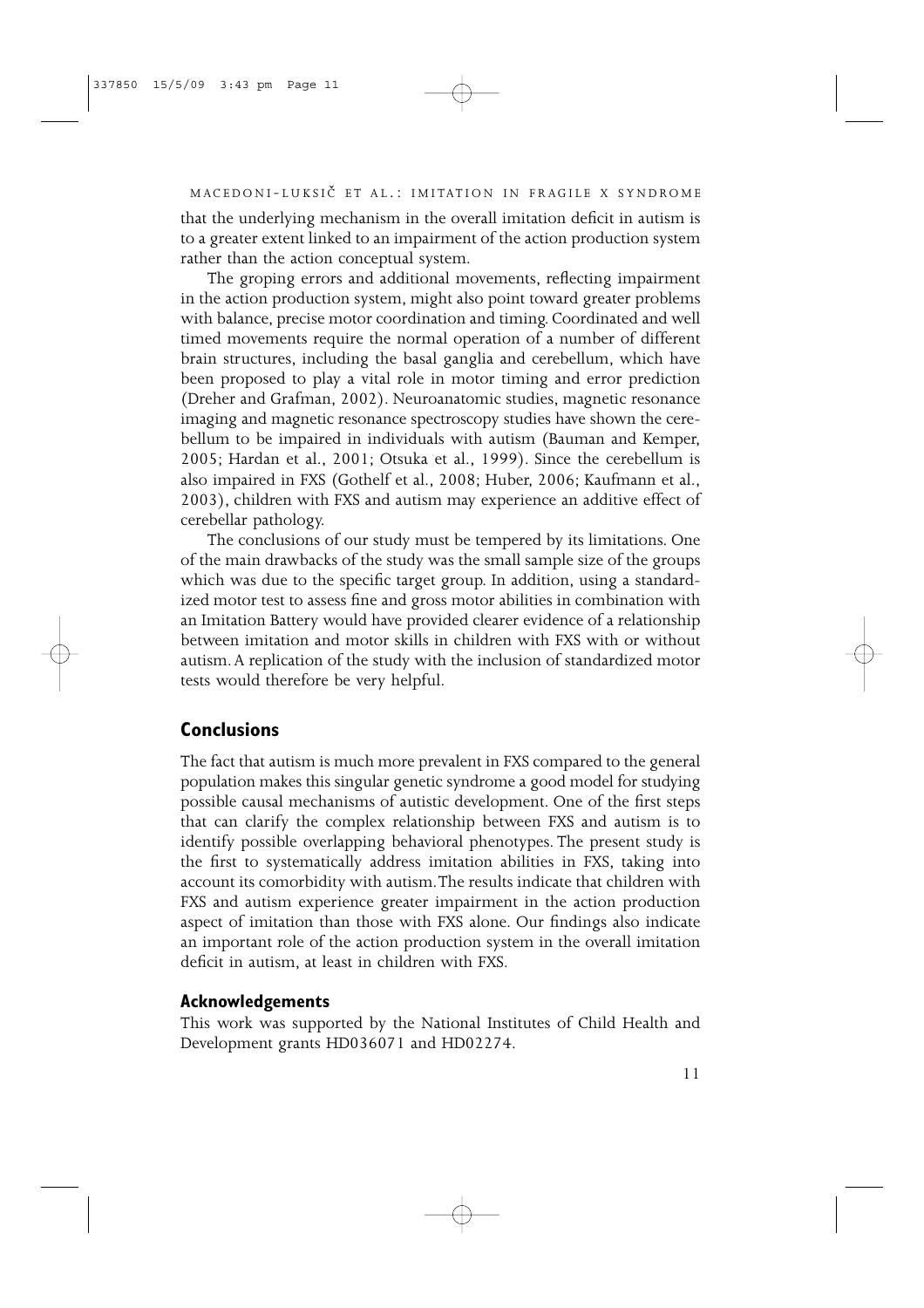#### **References**

- Bauman, M.L. & Kemper,T.L. (2005) 'Neuroanatomic Observations of the Brain in Autism: A Review and Future Directions', *International Journal of Developmental Neuroscience* 23 (2–3): 183–7.
- Beery, K.E. (1997) *The Beery*–*Buktenica Developmental Test of Visual-Motor Integration. Administration and Scoring Manual*. Parsipanny, NJ: Modern Curriculum.
- Belmonte, M.K. & Bourgeron,T. (2006) 'Fragile X Syndrome and Autism at the Intersection of Genetic and Neural Networks', *Nature Neuroscience* 9 (10): 1221–5.
- Decety, J. & Chaminade,T. (2003) 'Neural Correlates of Feeling Sympathy', *Neuropsychologia* 41 (2): 127–38.
- Demyer, M.K, Alpern, G.D., Barton, S., Demyer,W.E., Churchill, D.W., Hingten, J.N., Bryson, C.Q., Pontius,W. & Kimberlin, C. (1972) 'Imitation in Autistic, Early Schizophrenic, and Nonpsychotic Subnormal Children', *Journal of Autism and Childhood Schizophrenia* 2 (3): 264–87.
- Dreher, J.C. & Grafman, J. (2002) 'The Roles of the Cerebellum and Basal Ganglia in Timing and Error Prediction', *European Journal of Neuroscience* 16 (8): 1609–19.
- Gothelf, D., Furfaro, J.A., Hoeft, F., Eckert, M.A., Hall, S.S., O'Hara, R., Erba, H.W., Ringel, J., Hayashi, K.M., Patnaik, S., Golianu, B., Kraemer, H.C.,Thompson, P.M., Piven, J. & Reiss, A.L. (2008) 'Neuroanatomy of Fragile X Syndrome Is Associated with Aberrant Behavior and the Fragile X Mental Retardation Protein (FMRP)', *Annals of Neurology* 63 (1): 40–51.
- Hagerman, R.J. (2006) 'Lessons from Fragile X Regarding Neurobiology, Autism, and Neurodegeneration', *Journal of Developmental and Behavioral Pediatrics* 27 (1): 63–74.
- Hardan, A.Y., Minshew, N.J., Harenski, K. & Keshevan, M.S. (2001) 'Posterior Fossa Magnetic Resonance Imaging in Autism', *Journal of the American Academy of Child and Adolescent Psychiatry* 40 (6): 666–72.
- Huber, K.M. (2006) 'The Fragile X–Cerebellum Connections', *Trends in Neurosciences* 29  $(4): 183 - 5.$
- Kaufmann, W.E., Cooper, K.L., Mostofsky, S.H., Capone, G.T., Kates, W.R., Newschaffer, C.J., Bukelis, I., Stump, M.H., Jann, A.E. & Lanham, D.C. (2003) 'Specificity of Cerebellar Vermian Abnormalities in Autism: A Quantative Magnetic Resonance Imaging Study', *Journal of Child Neurology* 18 (7): 463–70.
- Kirk, R.E. (1996) 'Practical Significance: A Concept Whose Time Has Come', *Educational and Psychological Measurement* 56 (5): 746–59.
- Loesch, D.Z., Bui, Q.M., Dissanayake, C., Clifford, S., Gould, E., Bulhak-Paterson, D., Tassone, F.,Taylor, A.K., Hessl, D., Hagerman, R. & Huggins, R.M. (2007) 'Molecular and Cognitive Predictors of the Continuum of Autistic Behaviours in Fragile X', *Neuroscience and Behavioral Reviews* 31 (3): 315–26.
- Lord, C., Rutter, M. & Le Couteur, A. (1994) 'Autism Diagnostic Interview–Revised: A Revised Version of a Diagnostic Interview for Carers of Individuals with Possible Pervasive Developmental Disorders', *Journal of Autism and Developmental Disorders* 24 (5): 659–85.
- Lord, C., Rutter, M., Dilavore, P.C. & Risi, S. (1999) *Autism Diagnostic Observation Schedule*. Los Angeles: Western Psychological Services.
- Meltzoff, A.N. (2002) 'Elements of a Development Theory of Imitation', in A.N. Meltzoff & W. Prinz (eds) *The Imitative Mind*, pp.19–41. Cambridge: Cambridge University Press.
- Meltzoff, A.N. & Moore, M.K. (1977) 'Imitation of Facial and Manual Gestures by Human Neonates', *Science* 198 (4312): 75–8.